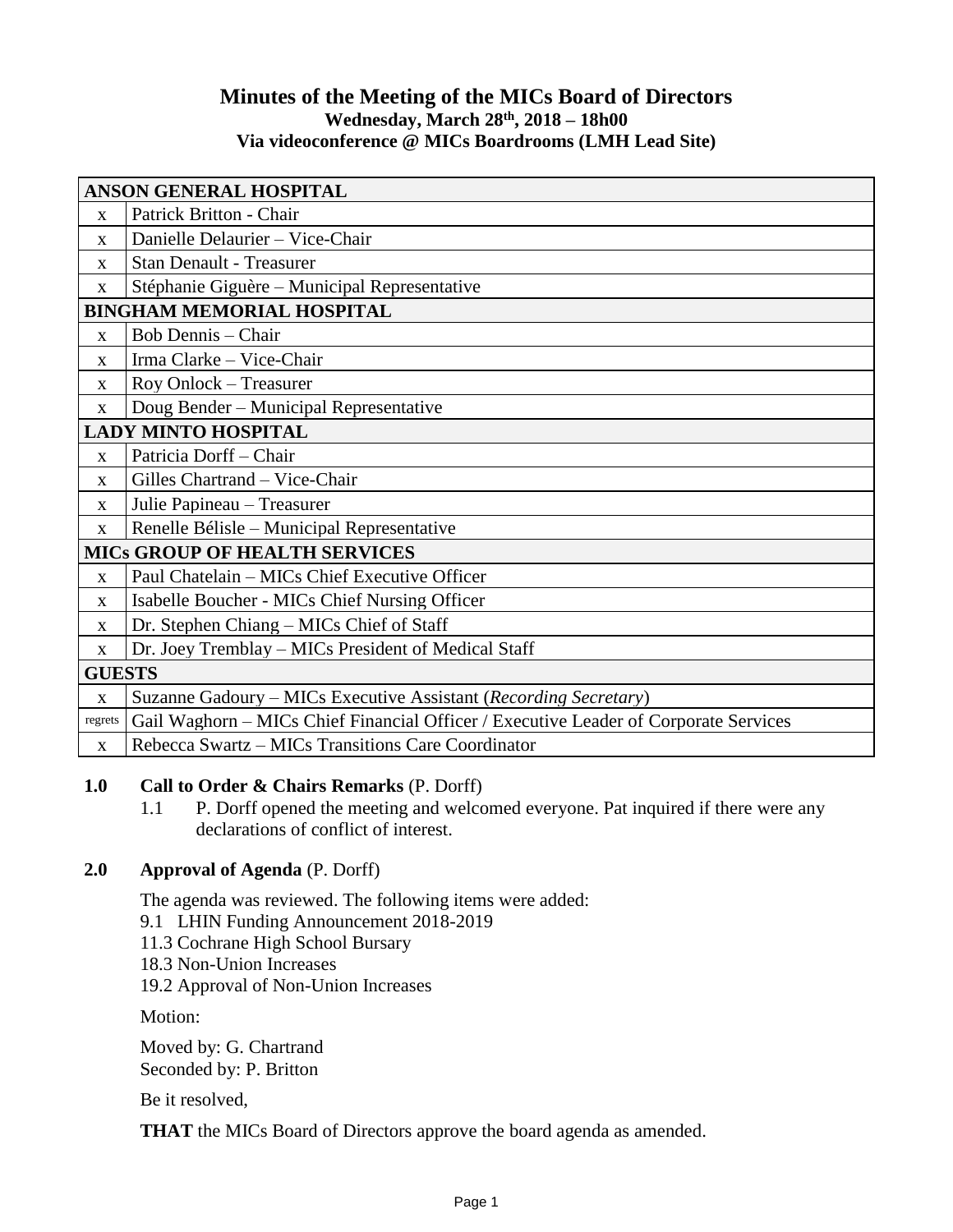Carried.

### **3.0 Trustee Education / Presentations**

- 3.1 Hospice / MAID R. Swartz
	- The MICs Transitions Care Coordinator presented a PowerPoint presentation on hospice services since its inception; pictures of each suite were provided for information
	- NELHIN provided funding to support a hospice suite at each hospital
	- The grand opening was held one year ago on March  $29<sup>th</sup>$ ,  $2017$
	- Hospice palliative care aims to improve the quality of life for those living with a lifelimiting illness; each location has one patient suite which includes a private washroom, kitchenette, natural light and a sitting area; patients, family and friends are able to enjoy conversation, music, TV, free wireless internet and access to outdoor space
	- Patients in the hospice suites are cared for by a hospice care team consisting of physicians, nurses, personal support workers, dietary aides, social workers and a care transitions coordinator
	- The Care Transitions Team provide care, compassion and support and can help guide the patient and their family through all the challenges, changes and difficult decision they are facing; our care is defined by the patient's hopes, priorities, comfort and quality of life
	- Criteria: 18 yrs or older; life threatening progressive illness with a predetermined prognosis and life expectancy; no longer receiving curative treatment; assessed as having a palliative performance score (PPS) score of 30% or less; person understands that resuscitation and other life sustaining treatments will not be offered as they are deemed to be of no benefit to the person in the end of life phase; patient will have signed a Do Not Resuscitate at time of referral
	- Completed referrals can be sent at any time but are only reviewed during regular business hours; they are processed by the CTC within two business days
	- Each suite has a plaque outside of the suite where donations of \$100 or more are recognized; once the plaques are full, donations will be recognized on the MICs website
	- Referrals are now accepted from long-term care facilities; collaborated with community organizations for early identification of hospice patients; this allows for early introduction, care planning and relationship building; policies and procedures for MICs wide volunteer program have been standardized which will include hospice care volunteers; nursing policies and procedures pertaining to Medical Assistance in Dying have been developed
	- There were 64 referrals and 53 admissions from March 30, 2017 to March 21, 2018
	- Patients can choose the hospice suite in the community they prefer
	- Four individuals inquired about MAiD but there were no actual cases
	- Currently working with Ethics Team to host informational and discussion forums regarding MAiD
	- The presentation ended with patient/family feedback; all comments were very positive

### **4.0 Approval of Minutes (P. Dorff)**

4.1 Minutes of the MICs Board of Directors meeting held February 28<sup>th</sup>, 2018 were provided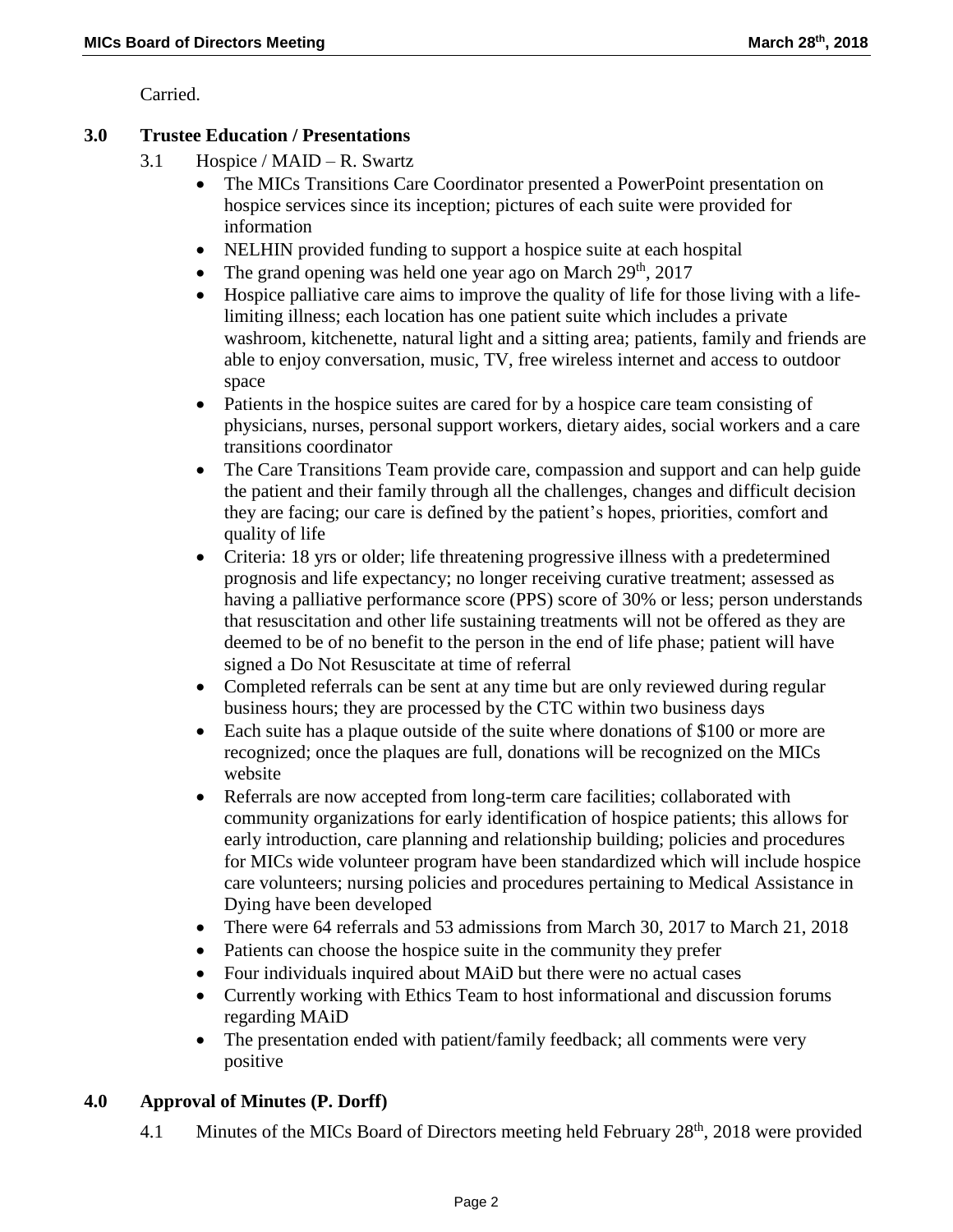for information.

Motion:

Moved by: I. Clarke Seconded by: J. Papineau

Be it resolved,

**THAT** the MICs Board of Directors approve the minutes of the meeting held February  $28<sup>th</sup>$ , 2018 as presented.

Carried.

## **5.0 Follow-Up Items**

- 5.1 Review of the 2017-2018 Board Work Plan
	- The Board Work Plan was reviewed for the month of March.
	- **LSAA** and HSAA were approved last month
	- Will be approving the QIP today
- 5.2 Strategic and Operational Plan 2018-2022 P. Chatelain
	- Strategic plan was approved at the last board meeting
	- Paul presented the goals and objectives of the Strategic and Operational Plan
	- These do not need to be approved but were presented for information
	- We will be hiring a Nurse Practitioner for Rosedale and VM to enhance resident care; this was budgeted for last year
	- Updates will be presented to the board on a regular basis
	- Board members were invited to ask questions

## **6.0 MICs Finance**

## 6.1 January 2018 Financial Statements – P. Chatelain

- Paul provided a brief overview of the statements on behalf of the CFO.
- Bingham Memorial Hospital: reporting a surplus of \$70,000; ELCAP copayment revenue is lower than budgeted and lower than same period last year; salaries continue to be under budget with major areas being nursing and physiotherapy; active RN and RPN hours are under budget; drugs and medical surgical supplies are under budget due to low census
- Anson General Hospital: deficit increased slightly to \$160,000; patient revenue is under budget in complex continuing care and OHIP revenue; we are under budget in investment and other income; salaries and benefits are under budget but being offset by an overage in other supplies and expenses mainly related to lab supplies and maintenance
- South Centennial Manor: operating deficit of \$210,861; drop in revenue due to CMI change; increased nursing costs
- Lady Minto Hospital: operating surplus of \$196,521 which includes a deferral of \$200,000 in global funding; Cancer Care Ontario drug funding is under budget but offset by cost of drugs being under budget; preferred accommodation revenue on acute wing is over budget but being offset by lower than budgeted revenue in CCC and ALC; salaries are well under budget due to not having to use the nursing flex in the budget and the unfilled Nurse Practitioner position; supplies and other are under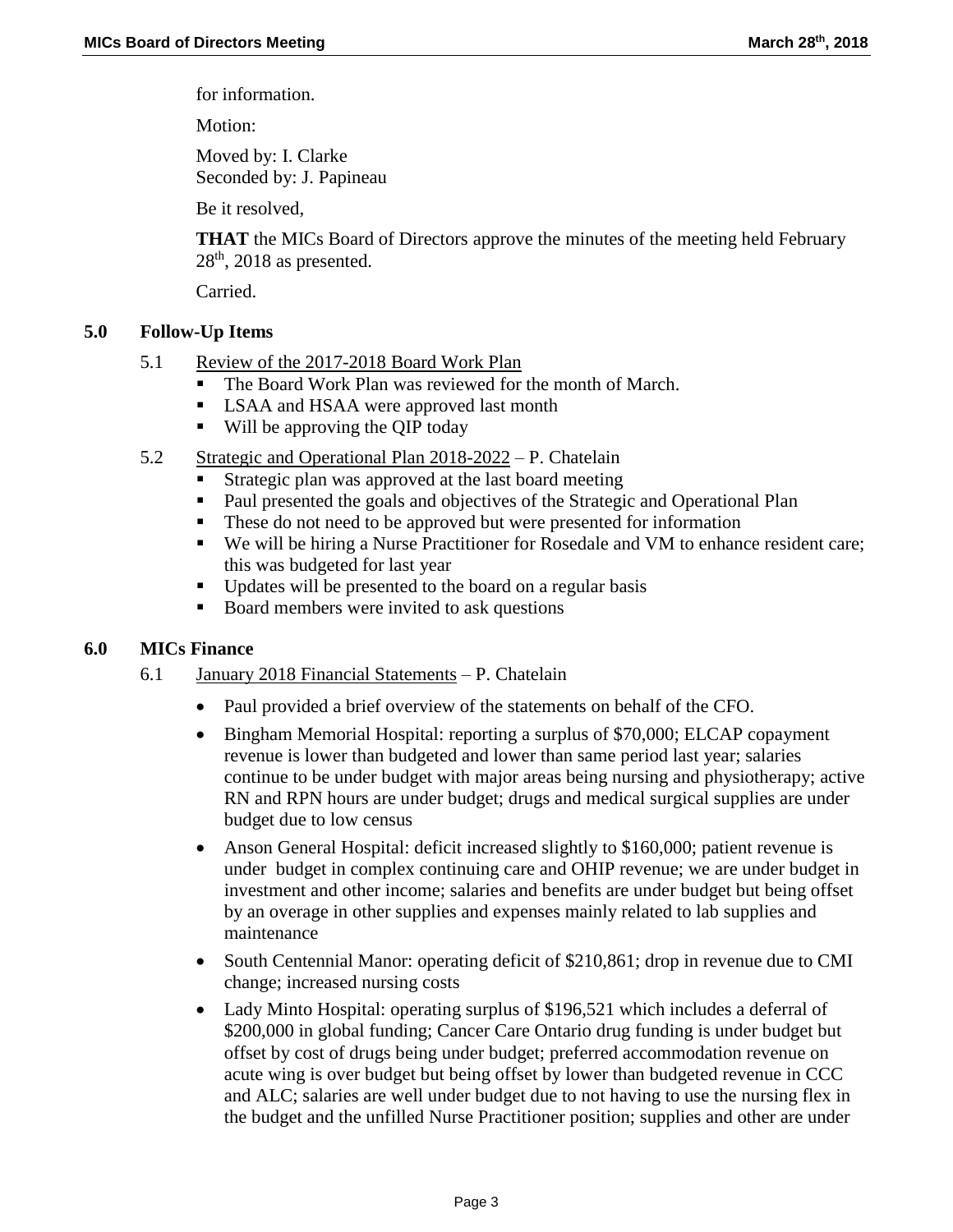budget by \$80,000

 Villa Minto: still operating at a deficit; being a transition year with 4 additional beds, we will have a better idea of what the home is anticipated to run at budget time

Motion:

Moved by: R. Onlock Seconded by: J. Papineau

Be it resolved,

**THAT** the MICs Board of Directors approve the January 2018 financial statements for Bingham Memorial Hospital, Anson General Hospital, South Centennial Manor, Lady Minto Hospital and Villa Minto as presented.

Carried.

- 6.2 Capital Projects Update P. Chatelain
	- The document was provided for information
	- AGH: oil tank replacement has been awarded; HIRF funding must be spent by March  $31<sup>st</sup>$ ; equipment is on site and being stored; some work has been done; we have applied for an exceptional circumstances funding extension
	- Replacement of Emergency generator; project has been awarded; construction to begin in the spring; no money can be accrued which means some of the money will have to be returned to the ministry
	- BMH: roof is almost complete; Rosedale renovations have started; oil tank feed to generator tank has been awarded and will be completed by March 31, 2018
	- LMH: roof needs to be replaced; will start the RFP now; will apply for HIRF funding when the time comes
	- Board members were invited to ask questions.

### **7.0 Presentations/Reports** (P. Dorff)

- 7.1 Chief Executive Officer Report: (P. Chatelain)
	- The report was provided for information.<br>■ The CEO provided the following overvier
	- The CEO provided the following overview:
	- **Ministry still reviewing financial statements for the new SCM; will be sending a** revised construction schedule this week
	- Received final Accreditation Canada report; received "Accredited" status rating
	- **Executive Compensation Framework was removed from website after 30 days; now** being reviewed by Ministry for final approval
	- Community Engagement meeting in Matheson on March  $7<sup>th</sup>$  was well received; next meeting is being held at the Cochrane Public Library at 6:30 on April 9<sup>th</sup>
	- Rosedale renovations begin this month; shower room is a priority but dependant on material delivery; roof is near completion; AGH oil tanks and generator project will start soon
	- We have extended our contract with Platinum who provides non-urgent patient transfers; feedback has been very positive
	- **Paul has been invited to speak at the Northeast James Bay Frontier Auxiliary** Conference on April 7<sup>th</sup>
	- Board members are invited to attend the TDH Spring Gala on May  $5<sup>th</sup>$  in Timmins
	- Board Members were invited to ask questions.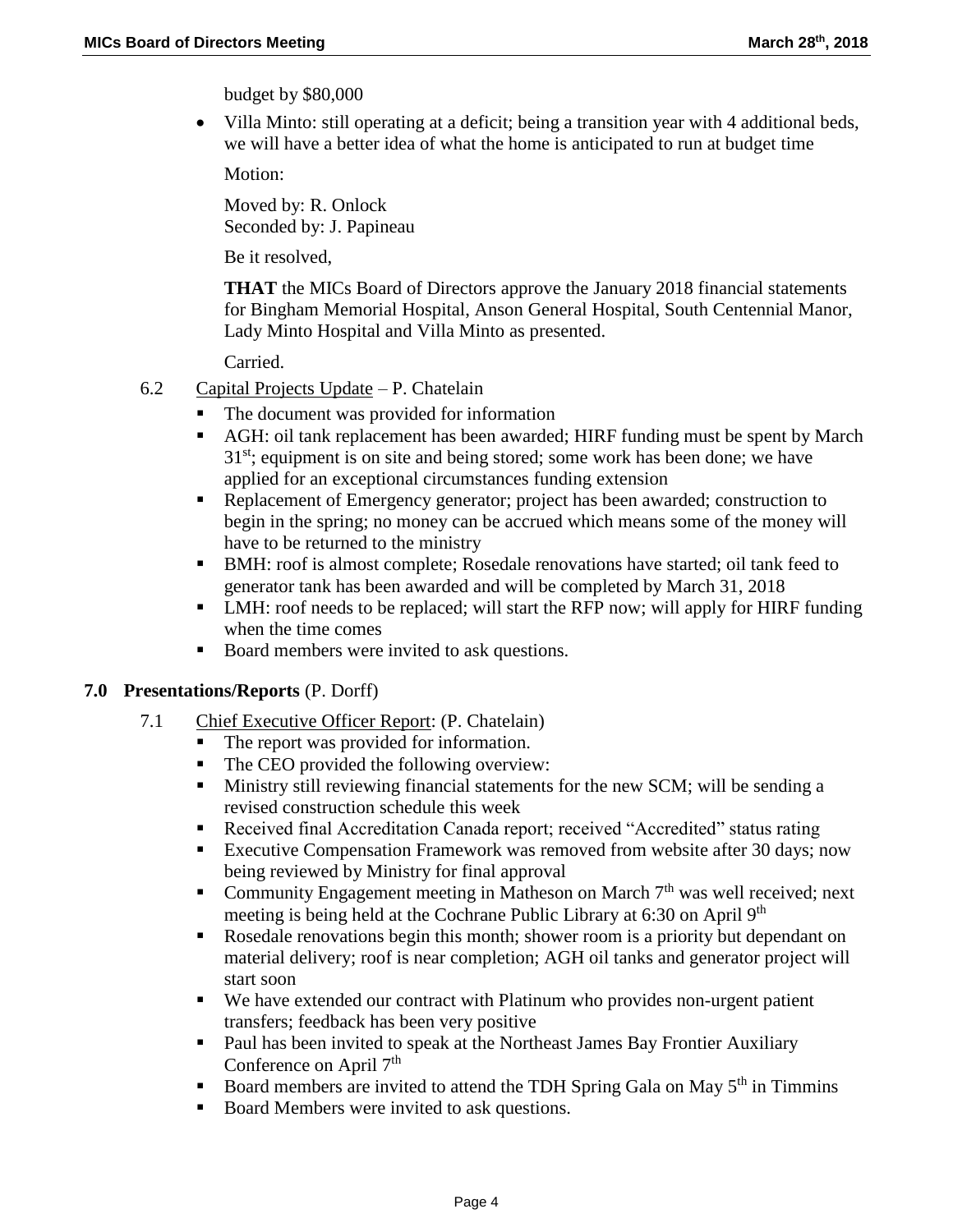- 7.2 Chief Nursing Officer Report: (I. Boucher)
	- The Accreditation Report will be forwarded to the board members
	- Recruiting efforts are ongoing; advertising for more nurses; will be attending two career fairs (Sudbury and Toronto) and will be conducting interviews on site
	- **Pharmacy area: doing inventory at end of fiscal year; LHIN have approved one ADU** for each site; will work with the pharmacy team to determine how we are going to use these units and where they will go
	- College of pharmacy is very rigid; everyone must be in compliance with sterile compounding; MICs is 53% in compliance at this time
	- The report provided consisted of the following items:
		- o Falls: MICs continues to meet its benchmark to remain under the average of 8.2%
		- o Falls causing harm: a falls trend report has been developed and shared among the managers
		- o Medication incidents: rate of medication incidents remains stable; slight increase of incidents at AGH, BMH and LMH in last two quarters; reports are shared with managers, pharmacy and therapeutics committee for review to develop prevention strategies; LTC incidents are reviewed with consultant pharmacies; LTC facilities have less incidents because they have automated dispensing units
		- o Medication incidents causing harm: majority of incidents reported are a "1" (no harm) meaning it did not reach the patient; level 2-6 incidents means they have reached the patient and harm may have occurred; MICs has very few harmful medication events; managers continue to review real-time incidents and establish strategies to reduce severity of incidents based on trends revealed
	- Board members were invited to ask questions.

### **8.0 Medical Staff** (Dr. S. Chiang)

- 8.1 Chief of Staff Report:
	- The report was provided for information.
	- Topics covered were:
		- OMA/Ministry of Health and LTC Negotiation Update: still waiting for binding arbitration
		- Local Education Group: theme for next educational session taking place on May 25<sup>th</sup>, 2018 is "Care for the Elderly"; board members are encouraged to attend
		- Physician Assistant Student: has started rotation in Iroquois Falls under the preceptorship of Dr. Chiang; program is sponsored by NOSM and the University of Toronto; graduates are licensed to practice medicine under the supervision of physicians
		- Medical Staff: Dr. Klassen is finishing his two-year contract at the end of May; MICs is actively recruiting for a general surgeon to replace him
- 8.2 Minutes of the MAC meeting held January  $17<sup>th</sup>$ , 2018 were provided for information

### **9.0 LHIN / MOHLTC Business** (P. Chatelain)

- 9.1 LHIN Funding Announcement 2018-2019
	- Hospice funding is being recognized
	- Received notification that we will be reimbursed approximately 50% of our nonurgent transportation costs for all three sites
	- The ministry has announced a 2% increase in base funding for small hospitals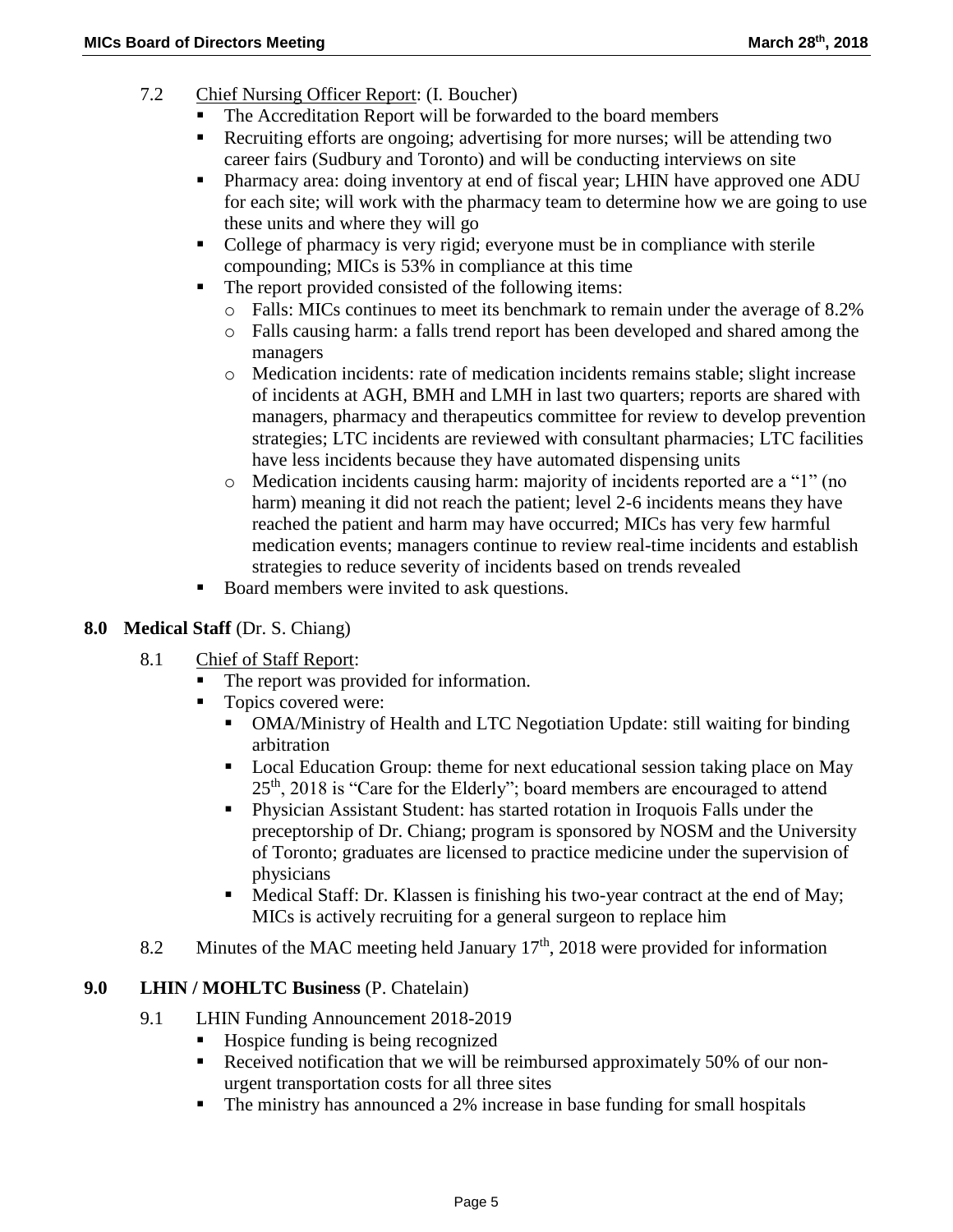### **10.0 MICs Quality Committee** (I. Boucher)

- 10.1 Quality Committee Minutes  $\blacksquare$  Minutes of the meeting held February 14<sup>th</sup>, 2018 were provided for information
- 10.2 Sentinel Events/Near Misses & Adverse Events Report Summary
	- Top three events reported for Q3 were: 131 falls, 66 employee issues and 53 safety security issues
	- Rate of event has decreased since last reporting period
	- Rate of near misses/good catches has increased since last reporting period
- 10.3 Approval of Quality Improvement Plans I. Boucher
	- The hospital and LTC narratives as well as the hospital and LTC work plans were distributed for information.
	- I. Boucher reviewed the QIP with board members; these are due April  $1<sup>st</sup>$ , 2018
	- The QIPS were reviewed by nursing, patient care, Patient  $& Family\ Advisory$ Council, Chief of Staff
	- Some errors were noted: removed DOC because this position was not part of the executive compensation framework
	- Hospital work plan includes Access to right level of care, person experience, workplace violence (mandatory indicator); medication safety and timely access to care/services (additional indicator)
	- LTC work plan includes 4 indicators, three of which are priority indicators: effective transitions, person experience and medication safety

Motion:

Moved by: D. Bender Seconded by: G. Chartrand

Be it resolved,

**THAT** the MICs Board of Directors approve the 2018-2019 hospital and Long-Term Care Quality Improvement Plans for each site as well as the acute and Long-Term Care work plans as presented

Carried.

### **11.0 Site Business** (P. Dorff)

- 11.1 Anson General Hospital:
	- Motion to approve two high school bursaries

Moved by: S. Giguère Seconded by: P. Britton

Be it resolved,

**THAT** the AGH Board of Directors approve one \$500.00 bursary for an English speaking graduate and a \$500.00 bursary for a French speaking graduate from Iroquois Falls and surrounding area going into the health sciences as presented.

Carried.

### 11.2 Bingham Memorial Hospital:

Motion to approve two high school bursaries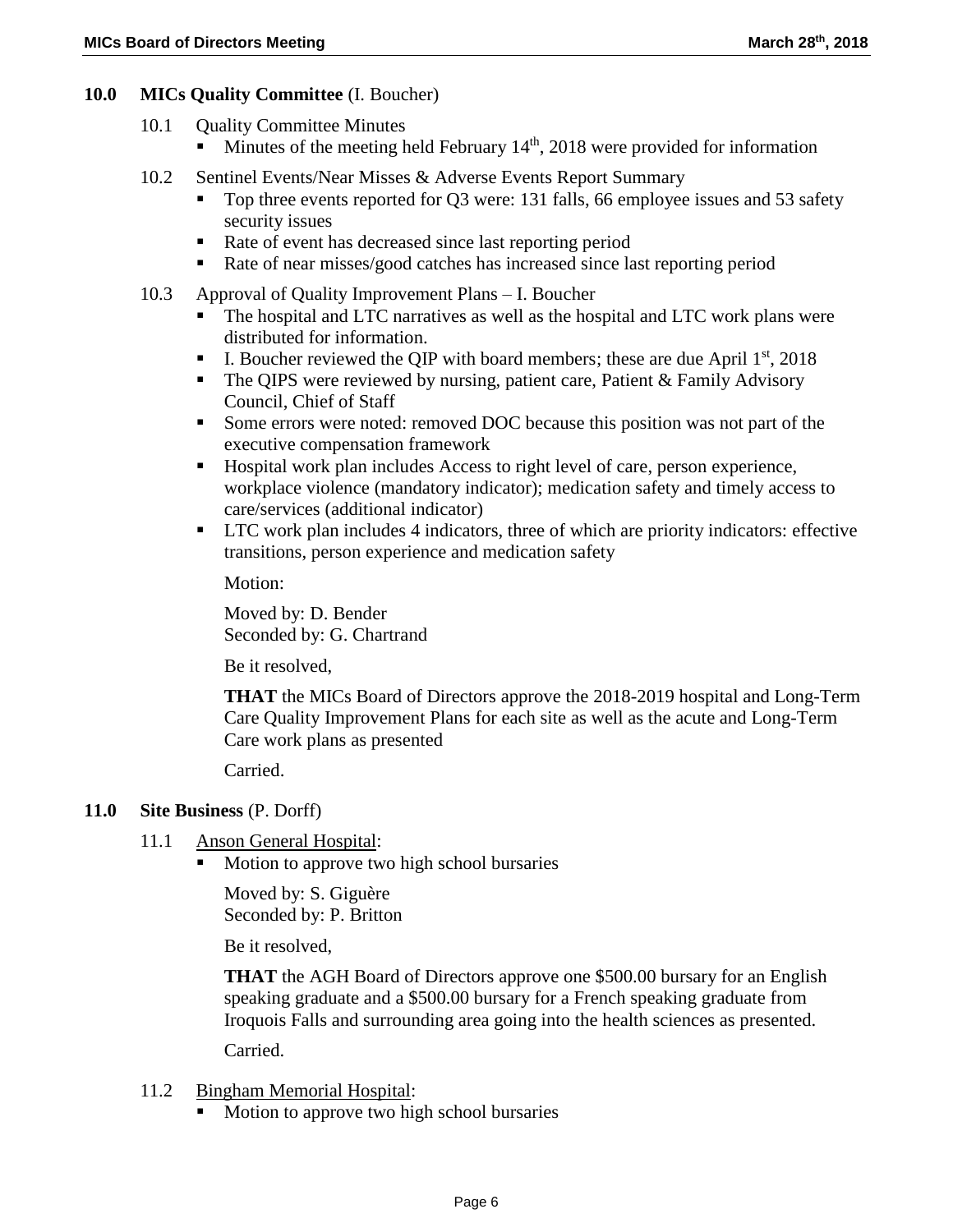Moved by: I. Clarke Seconded by: D. Bender

Be it resolved,

**THAT** the BMH Board of Directors approve one \$500.00 bursary for an English speaking graduate and a \$500.00 bursary for a French speaking graduate from Black-River Matheson going into the health sciences as presented.

Carried.

- 11.3 Lady Minto Hospital:
	- Motion to approve two high school bursaries

Moved by: R. Bélisle Seconded by: J. Papineau

Be it resolved,

**THAT** the LMH Board of Directors approve one \$500.00 bursary for an English speaking graduate and a \$500.00 bursary for a French speaking graduate from Cochrane going into the health sciences as presented.

Carried.

#### **12.0 Partnership Business** (Bob Dennis)

- 12.1 February 2018 Board Effectiveness Survey Results
	- 10 out of 11 surveys were submitted.
- 12.2 March Board Effectiveness Survey
	- The survey was emailed via Survey Monkey.
- 12.3 GCE Board Self-Assessment Tool
	- **Reminder to complete the tool and advise the Executive Assistant upon completion**
- 12.4 Approval of Revised Policy GOV-001.Board and Committee Meetings
	- The document was revised and recommended for approval by the MICs Board Ad Hoc Committee

Motion:

Moved by: R. Bélisle Seconded by: G. Chartrand

Be it resolved,

**THAT** the MICs Board of Directors approve the revised GOV-001 policy as presented.

Carried.

- 12.5 Approval of Revised Policy GOV-015.Communication and Public Relations
	- The document was revised and recommended for approval by the MICs Board Ad Hoc Committee

Motion:

Moved by: I. Clarke Seconded by: D. Delaurier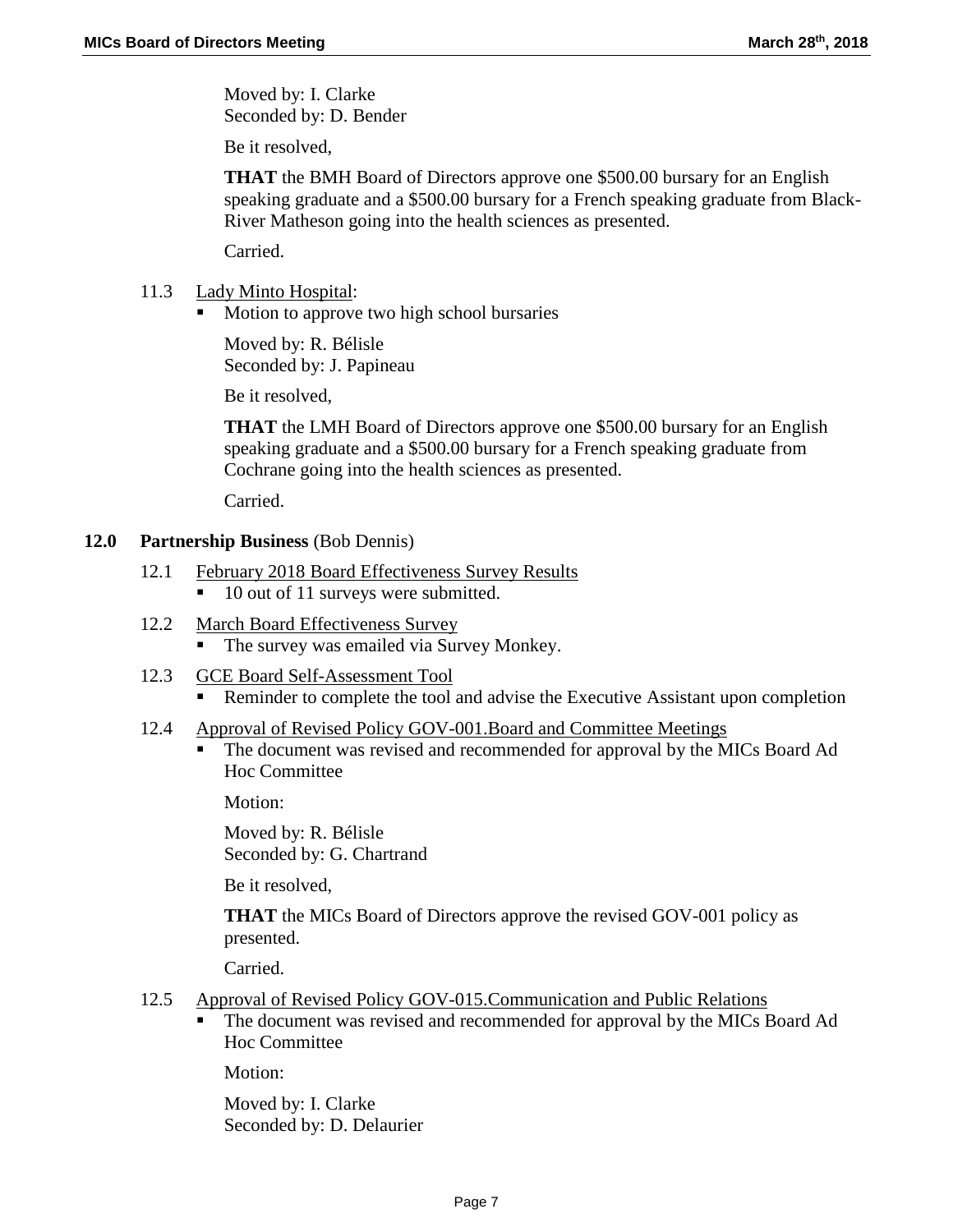Be it resolved,

**THAT** the MICs Board of Directors approve the revised GOV-015 policy as presented.

Carried.

- 12.6 Approval of Policy GOV-022.Security Screening Check for Board Members
	- The document was recommended for approval by the MICs Board Ad Hoc **Committee**

Motion:

Moved by: R. Onlock Seconded by: D. Bender

Be it resolved,

**THAT** the MICs Board of Directors approve the GOV-022 policy as presented.

Carried.

- 12.7 Approval of Policy GOV-023.Board Recruitment Process
	- The document was recommended for approval by the MICs Board Ad Hoc **Committee**

Motion:

Moved by: J. Papineau Seconded by: S. Giguère

Be it resolved,

**THAT** the MICs Board of Directors approve the GOV-023 policy as presented.

Carried.

#### **13.0 Board Committee Minutes**

- 13.1 Minutes of the MICs Strategic Planning Committee meeting held January  $17<sup>th</sup>$ , 2018 and MICs Board Ad Hoc Committee meeting held January  $31<sup>st</sup>$ , 2018 were provided for information
- **14.0 MICs News** (P. Dorff)
	- March 2018 MICs News was provided for information.

### **15.0 Next Meeting Date** (P. Dorff)

- Wednesday, April  $25<sup>th</sup>$ , 2018 at 6:00 p.m. (BMH Lead Site)
- **16.0 Generative Thinking** (P. Dorff)
	- $\bullet$  N/A
- **17.0 Upcoming Meeting Dates**
	- As per agenda.

### **18.0 In Camera**

- 18.1 Motion to go in camera
	- Moved by: R. Bélisle